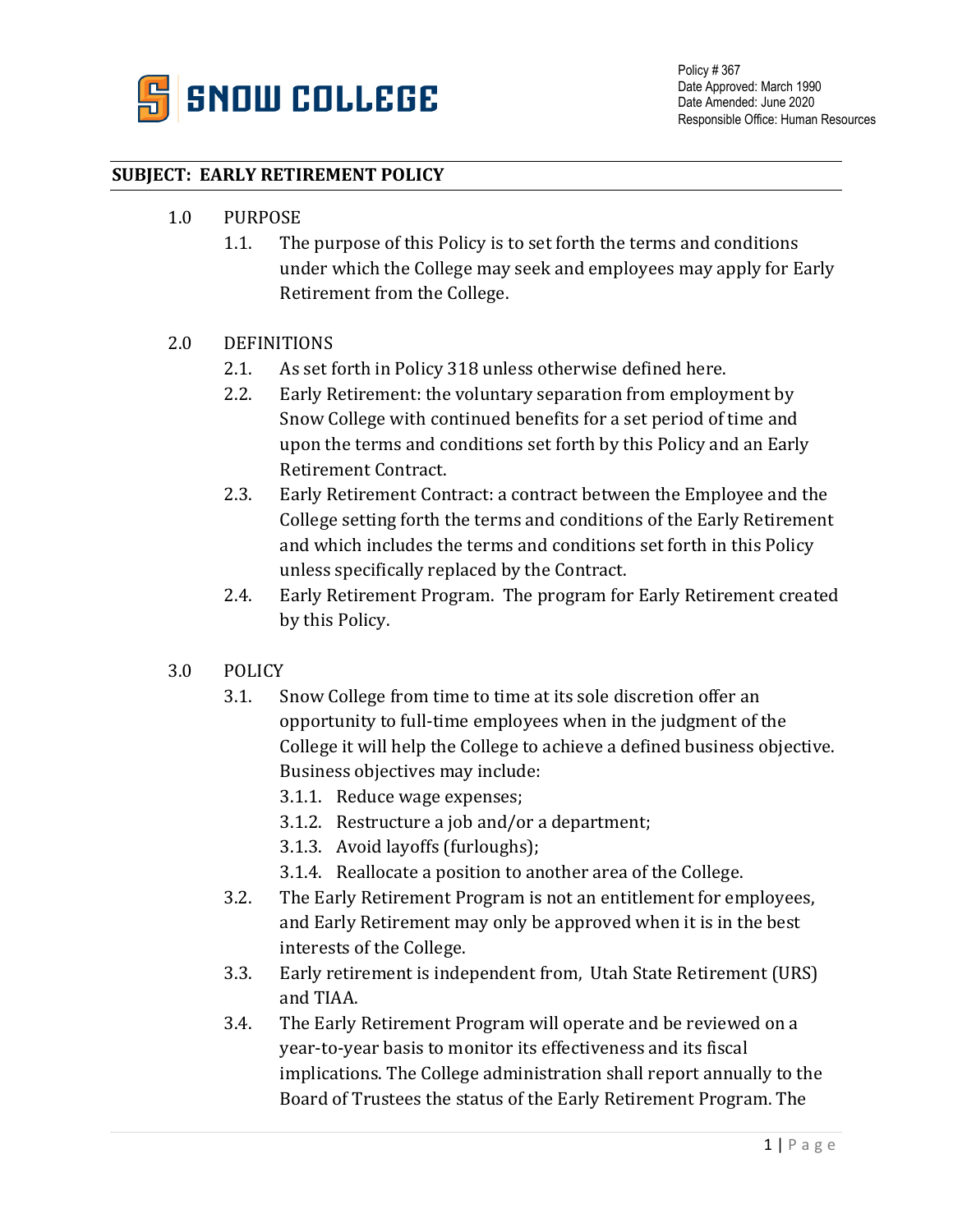

report will include a list of names of those currently participating and the total cost being incurred, and an evaluation of the financial and other administration benefits of the program to the College as well as a comparison of results with the projections made for the program.

## 4.0 PROCEDURES

- 4.1. Candidates
	- 4.1.1. Eligible candidates are full-time employees with benefits (Faculty, Staff, and Executives) who at the time of application and approval are employed at least 75% full time.
	- 4.1.2. In general, Early Retirement is not available to at-will employees or those whose positions are funded by outside funds such as grants or development funds.
	- 4.1.3. Early retirement is not available to Faculty and Staff who have not fulfilled their one-year obligation to the College following a sabbatical or professional leave.
	- 4.1.4. Candidates age combined with years of Snow College service must total a minimum of 75 years or more.
	- 4.1.5. In the event of financial exigency and with the approval of the Executive Committee of the Board of Trustees, the College President may adjust these criteria to expand eligibility.
- 4.2. Consideration
	- 4.2.1. Entrance into the Early Retirement program is not a right and is available to employees who qualify only upon recommendation of the President's Cabinet, President, and with approval of the Board of Trustees.
	- 4.2.2. The College may generally solicit candidates for Early Retirement by announcing a program, listing criteria of who will be considered, and inviting applications. The College may also inquire of specific employees whether they would consider Early Retirement. In rare circumstances, eligible employees desiring to enter the Early Retirement program may indicate a desire by consulting with HR and the applicable Vice President or Provost.
	- 4.2.3. If preliminary approval to proceed is given, the Candidate must apply to the Human Resource Office in writing indicating the date Early Retirement is desired. In general, six months notification is desired prior to the proposed Early Retirement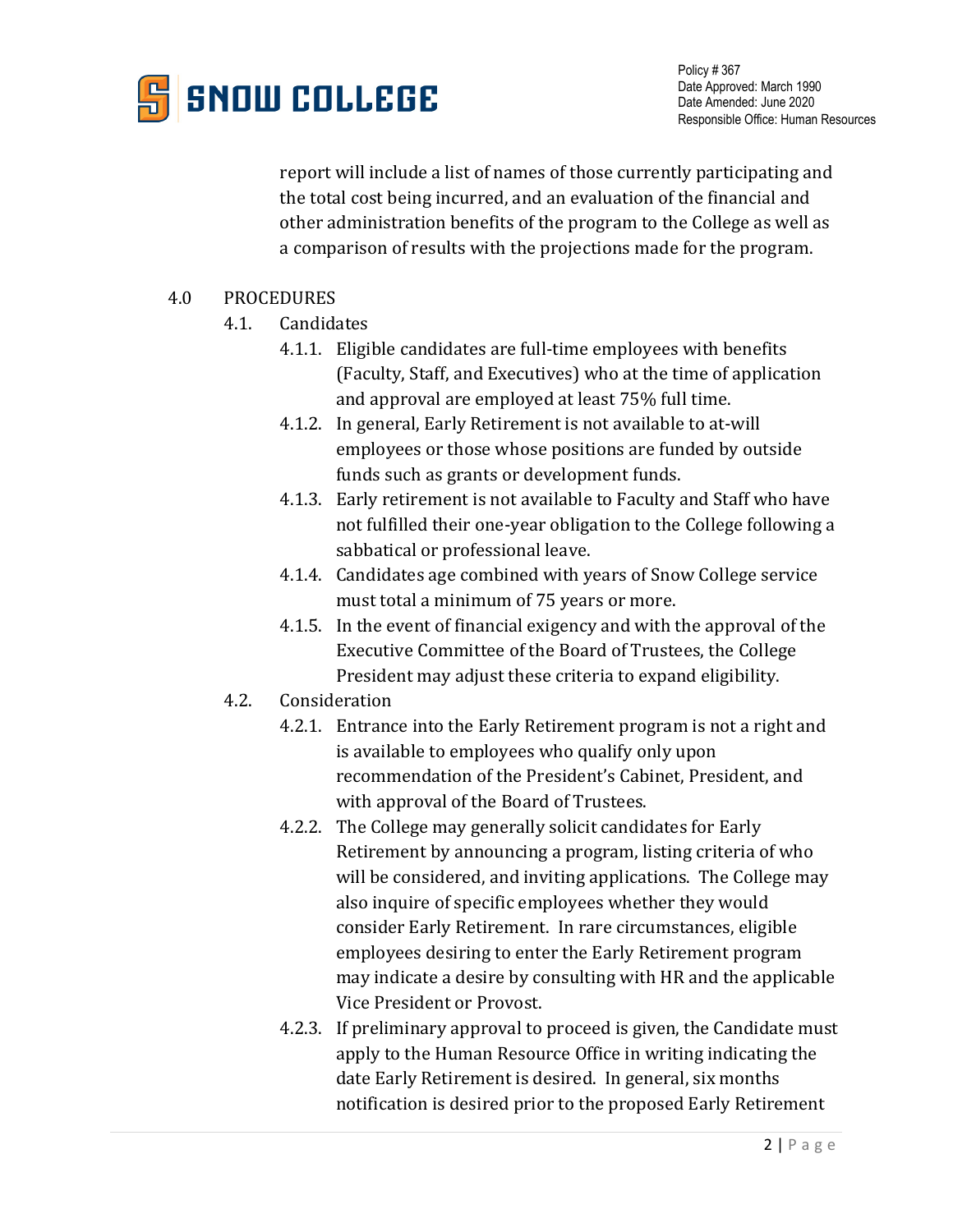

date but the College may agree to an earlier date. HR will provide the application form which must be completely filled out and signed.

- 4.2.4. HR will consult with the employee's immediate supervisor and other parties to determine if there is a business objective that can be achieved by the proposed Early Retirement.
	- 4.2.4.1. Faculty applications will be reviewed by the applicable dean and Chief Academic Officer before being forwarded to the College President.
	- 4.2.4.2. Staff applications will be reviewed by the executive over the employee's department before being forwarded to the College President.
- 4.2.5. The applicable parties and HR will then determine if the application will be advanced to the President.
- 4.2.6. The College President will then decide whether to recommend the Early Retirement to the Board of Trustees.
- 4.2.7. The Board of Trustees will make a final decision as to whether to approve an Early Retirement.
- 4.2.8. There is no right to Early Retirement or to have a request considered at any level. Ultimately, an Early Retirement must benefit the College and the College retains the sole discretion to consider and approve a request.
- 4.3. Implementation
	- 4.3.1. Early Retirements will be memorialized in an Early Retirement Contract between the employee and the College consistent with this Policy. HR will provide a form Early Retirement Contract that includes both mandatory and negotiable provisions.
		- 4.3.1.1. The Early Retirement Contract should include a general release of all claims against the College.
	- 4.3.2. Primary Incentive:
		- 4.3.2.1. The presumptive incentive for early retirement is that the employee will be kept on payroll and benefits after their retirement date for a period equaling one (1) week for each year of service accumulated by the employee, with a minimum incentive of 10 weeks, and a maximum benefit of 30 weeks.
	- 4.3.3. Alternative Incentive
		- 4.3.3.1. College administration may offer one or more of the following alternative incentives to an employee if in the